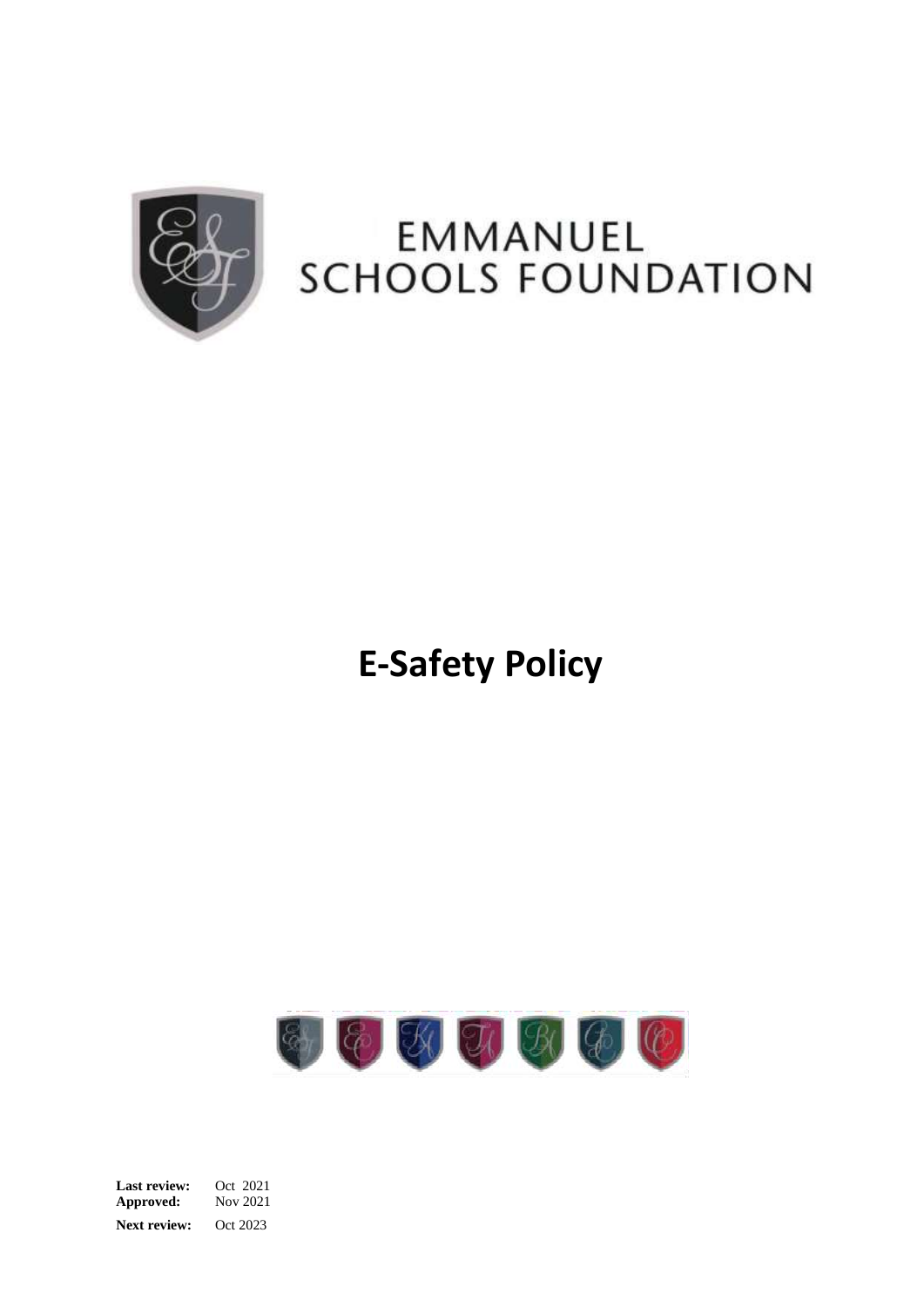## Contents

| $\mathbf{1}$ . |  |
|----------------|--|
| 2.             |  |
| 3.             |  |
| 4.             |  |
| 5.             |  |
| 6.             |  |
| 7.             |  |
| 8.             |  |
| 9.             |  |
| 10.            |  |
| 11.            |  |
| 12.            |  |
| 13.            |  |
| 14.            |  |
| 15.            |  |
| 16.            |  |
| 17.            |  |
| 18.            |  |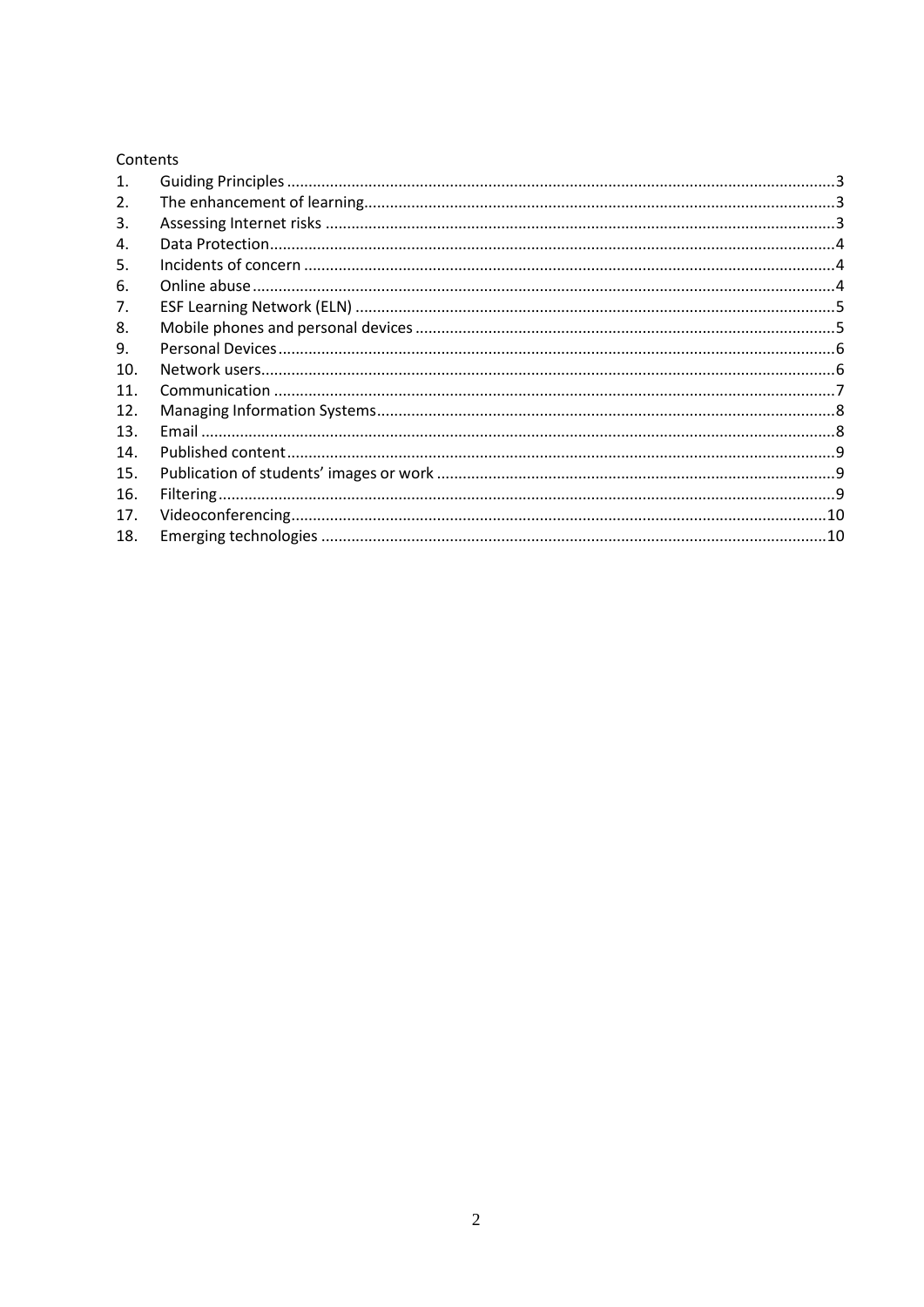#### **Emmanuel Schools Foundation E-Safety Policy**

## <span id="page-2-0"></span>**1. Guiding Principles**

Emmanuel Schools Foundation ("ESF") places a strong emphasis on the importance of each student striving to achieve their 'Personal Best'. As such, students are encouraged to show self-discipline and honourable purpose at all times, whether in a traditional classroom environment or in a PC suite. Students will need to be aware of the increased accountability placed upon them as they access a range of websites and information from the Internet. In some instances, whilst using the network, students may find that they need to be courageous and not shirk from their responsibilities to report either inappropriate information or inappropriate behaviour they come across. Students should act with the utmost integrity so that they support the high standards of safety and careful use of the network which we expect from them. In the course of their careers at ESF students may require guidance from either their peers or staff. Our expectation of the student body is that students support one another, displaying compassion for those around them at all times. It is expected that students develop a humble approach to their achievements and support those around them at all times.

The purpose of Internet use in ESF is to raise educational standards, to promote student achievement, to support the professional work of staff and to enhance ESF's management functions. As part of everyday life in society students learn how to evaluate Internet information and to take care of their own safety and security. Students also learn digital literacy skills, refine their own publishing and communications with others via the Internet as well as learn respect for copyright and intellectual property rights, and the correct use of published material.

The Internet is rapidly expanding and presents many good supportive opportunities to help students. Sadly, however, its abuse has led to cyber-crime, cyber-bullying and online grooming of children by predators. ESF is uniquely placed to protect, guide and support students in this situation; students know that they are safe whilst using a computer inside the physical protection of ESF and learn how to use the Internet safely and with confidence; students and parents are kept up-to-date with threats to e-safety; and staff respond pastorally to concerns of individuals or groups of students.

## <span id="page-2-1"></span>**2. The Enhancement of Learning**

ESF's Internet access is designed to enhance and extend education and empower learners; teaching students what constitutes acceptable Internet use and training them to use age-appropriate digital tools to support their learning is an entitlement for students. make safe and appropriate use of digital applications and undertake online activities that support the learning outcomes planned for the students' age and ability. Students are educated in the effective use of digital applications, web tools, and more wider reaching digital arenas such as media streaming and gaming. Students and staff are taught to validate the accuracy of the information and to be critically aware of the materials they read.

## <span id="page-2-2"></span>**3. Assessing Internet Risks**

ESF is aware that it is not possible to completely remove the risk that staff and students might access unsuitable materials via the ESF system due to the growing quantity of information and complexity of interlinking technologies that is the internet. ESF takes all reasonable precautions (filters to restrict access, monitoring and logging of all Internet activity, etc.) to ensure that users access only appropriate material. ESF cannot guarantee that all material accessed, or any consequences resulting from Internet use, will always be age or subject appropriate. However, by teaching students how to deal with inappropriate material and malicious content, we aim to develop the resilience of students and instruct them in what to do when breaches inevitably occur either in school or at home.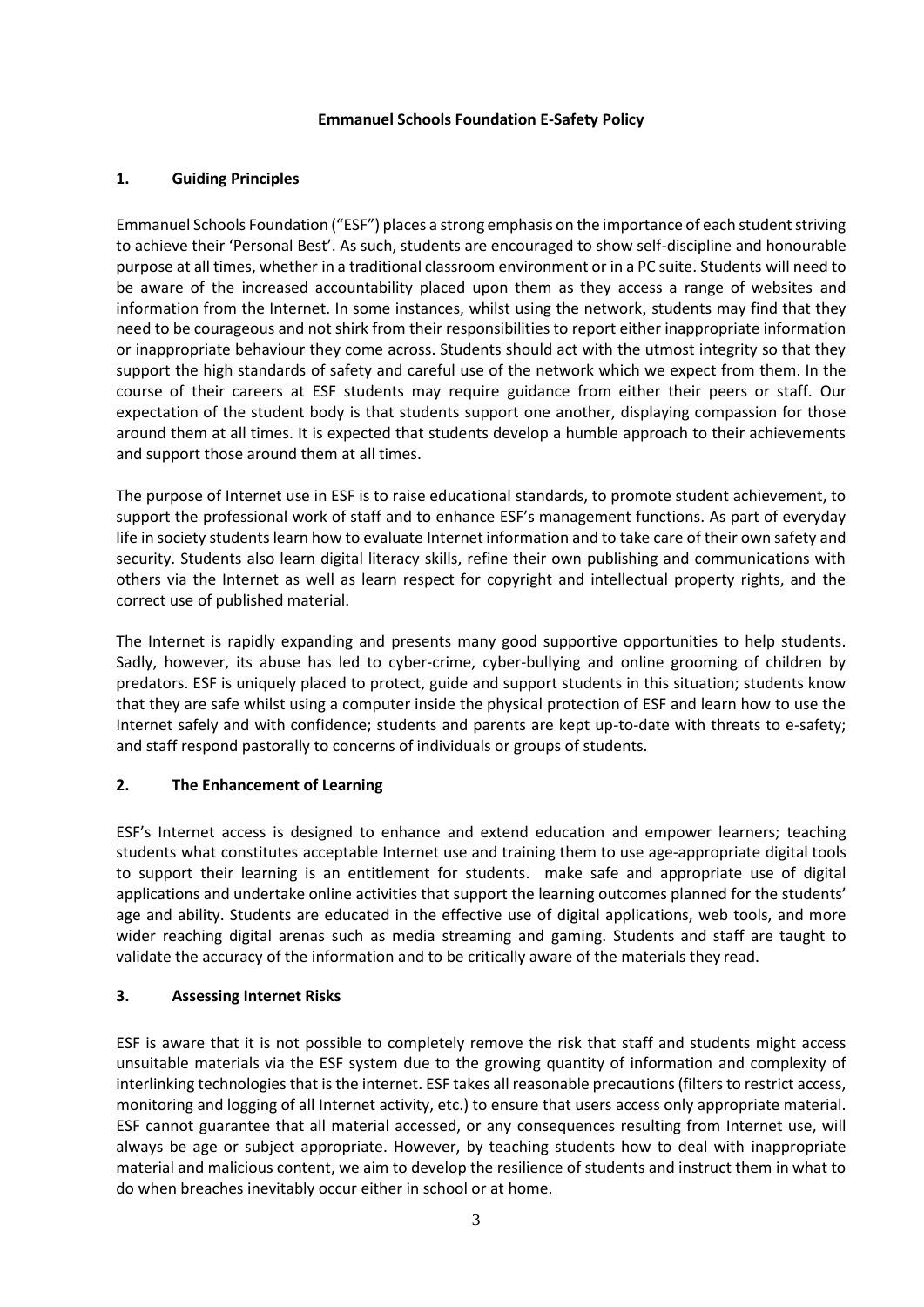The use of computer systems without permission or for inappropriate purposes could constitute a criminal offence, and breaches may be reported to the police. Methods to identify, assess and minimise risks are reviewed regularly by IT Support. Users should have regard for the Acceptable Use policy and have given their agreement before accessing Trust IT resources.

#### <span id="page-3-0"></span>**4. Data Protection**

Personal data is recorded, processed, transferred and made available according to the current Data Protection Act which states that personal data must be:

- fairly and lawfully processed
- processed for limited purposes
- adequate, relevant and not excessive
- secure and accurate
- kept no longer than is necessary
- only transferred to others with adequate protection

## **Staff must ensure that:**

- At all times care is taken to ensure the safe keeping of personal data, minimising the risk of its loss or misuse;
- Personal data is stored only on secure password protected systems and devices, ensuring that that devices and browsers are properly "logged-off" at the end of any session in which they are using personaldata will ensure that this protection is maintained.
- Transfer of data is undertaken using approved ESF cloud services.
- School data is not recorded to any personal devices.

#### <span id="page-3-1"></span>**5. Incidents of concern**

E-Safety incidents may have an impact on students, staff and the wider school community both on and off-site, and can have legal and disciplinary consequences. Allstaff have a duty of care to act on and report any e-safety concerns they may have. Teachers are the first line of defence; their observation of behaviour is essential in recognising concerns about students and in developing trust so that issues are reported to the pastoral office immediately. If a member of staff observes e-safety breaches by any colleague, this must be reported to the Principal immediately. Where possible the member of staff should use Senso and screen clipping software to document the behaviour they have witnessed. *NB: The documentation of evidence of an illegal or unsafe activity (Screenshots, recording etc) and then sharing of this evidence is not considered 'distribution'.*

All members of the ESF community will be reminded annually about safe and appropriate behaviour online, and the importance of not posting any content, comments, images or videos online which cause harm, distress or offence to any other members of the ESF community. During each ESF schools' personal development curriculum, students will engage with taught content to ensure they understand how to keep themselves safe online, including how to identify and report unsafe activities.

Potential child protection or illegal issues involving technology must be referred to the Designated Safeguarding Lead. Where the issue involves ESF systems, internet access or ESF provided devices, The **DSL must Immediately report** these to the Trust Director of Digital Strategy and the COO.

#### <span id="page-3-2"></span>**6. Online Abuse**

Online abuse is any type of abuse that happens on the web, whether through social networks, playing online games or using mobile phones. Children and young people may experience cyberbullying, grooming, sexual abuse, sexual exploitation or emotional abuse.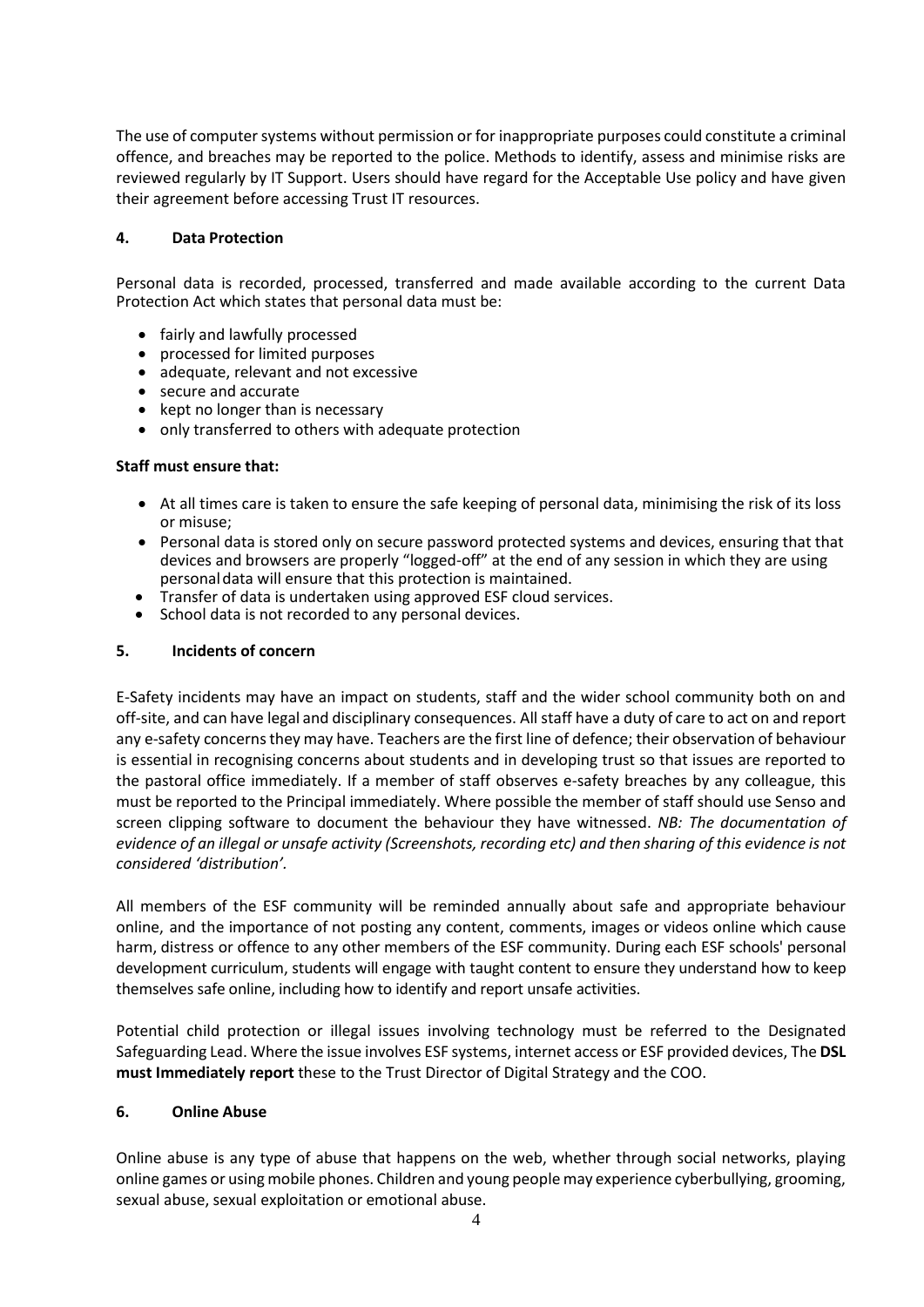Online abuse can happen 24 hours a day, seven days a week, and reach a child even when he or she is alone. Abusive messages and images can be posted anonymously and distributed quickly to a very wide audience. It can be difficult and sometimes impossible to trace the source. Deleting inappropriate or harassing messages, texts and pictures is extremely difficult after they have been posted or sent.

All incidents of online abuse **must be** reported, recorded and investigated. Consequences for those involved in online abuse may include:

- the student responsible will be asked to remove any inappropriate material or a service provider may be contacted to remove content if the student refuses or is unable to delete content;
- Internet access may be suspended at the school for the user for a period of time. Parents of students will be informed;
- the police will be contacted if a criminal offence is suspected and further action by either the school or ESF will be taken accordingly. (See Appendix 1)

## <span id="page-4-0"></span>**7. The Online Learning Environment (OLE)**

ESF Systems for online learning are carefully monitored. The Digital Strategy Group annually reviews and updates the Policy regarding the use, and all users are informed of any changes made.

- Only members of the current student, parent and staff community have access to the OLE.
- All users should be mindful of copyright issues and only upload appropriate content onto the OLE.
- When staff and students leave ESF their account or rights to specific school areas aredisabled.
- Any concerns about content on the OLE may be recorded and dealt with in the followingways:
	- **■** The user will be asked to remove any material deemed to be inappropriate or offensive.
	- **The material will be removed by the IT and Digital Services Team if the user does not comply.**
	- Access to the OLE for the user may be suspended.
	- **•** The user will need to discuss the issues with a member of the senior management team before reinstatement.
	- A student's parent may be informed.

#### <span id="page-4-1"></span>**8. Mobile Phones and Personal Devices Guidance for Students**

The use of mobile phones and personal devices by students to support learning is encouraged within a Bring your Own Device lesson, or phase of a lesson. It is also encouraged for those students who have study periods and those who may attend after school study sessions, where the use of a device is appropriate to their learning goals.

- Electronic devices of all kinds are the responsibility of the user. ESF accepts no responsibility for the loss, theft or damage of such items. Nor will ESF accept responsibility for any adverse health effects caused by any such devices either potential or actual.
- The sending of abusive or inappropriate messages or content via mobile phones or personal devices is forbidden by any member of the ESF community and any breaches will be dealt with as part of the Trusts and local schools Behaviour and Discipline Policy.
- Unless a Mobile phone and/or personal devices is being used to support learning in a lesson, They should be switched off and in a bag.
- The Bluetooth function of a mobile phone should be switched off at all times and not be used to send images or files to other mobile phones.
- If a student breaches the school Policy then the phone or device will be confiscated and will be held in a secure place. The phone or device may be accessed by a senior member of staff, in line with DFE guidelines on 'stop and search' and in the presence of the student, who will be expected to consent to a proportionate request. If there is suspicion that the material on the mobile may provide evidence relating to a criminal offence, the phone will be handed over to the police for further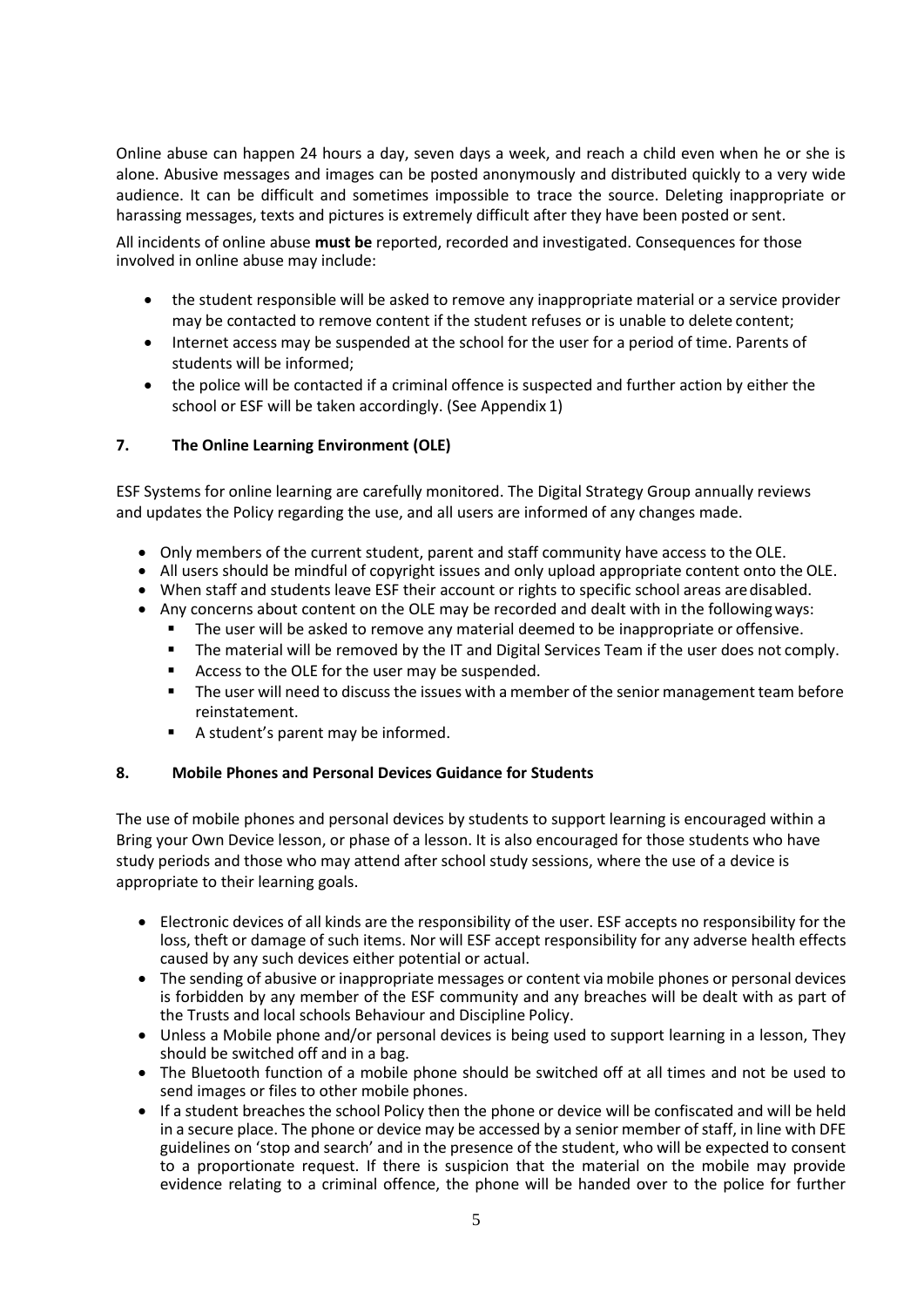investigation. Mobile phones and devices will be released in accordance with school Policy.

- Phones and devices must not be taken into examinations. Students found in possession of a mobile phone during an exam will be reported to the appropriate examining body. This may result in the student's withdrawal from either that examination or all examinations.
- If a student needs to contact their parents they will be allowed to use a school phone. Parents are advised not to contact their child via their mobile phone during the school day, but to contact Reception.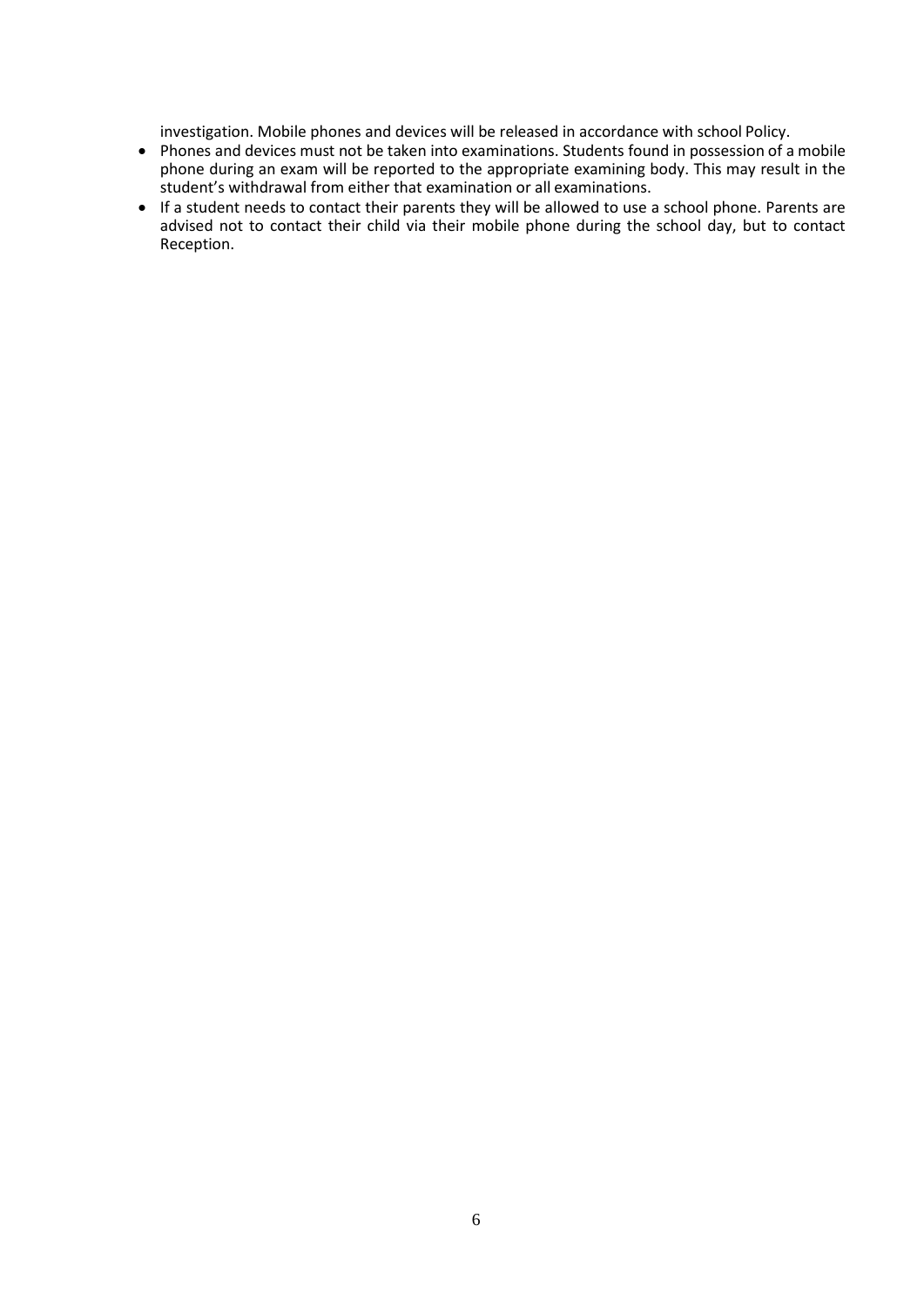<span id="page-6-0"></span>• Students should always protect their phone numbers and any device access protection. Students will be instructed in safe and appropriate use of mobile phones and personal devices and will be made aware of boundaries and consequences.

## **9. Personal Devices Guidance for Staff**

Staff are permitted to use mobile phones and personal devices within the grounds of the school. Advances in technology have moved on considerably and many ESF employees have made a personal choice to utilise their personal device to access ESF systems such as Office 365, Bromcom and 3CX. The Digital Strategy Group supports and encourages the use of these devices, but staff should remain cognisant of the guidance below.

- Any device should have security features enabled, including, but not limited to access passcode, biometric recognition, auto lock time and two factor authentication.
- Staff should not use their own personal phones or devices for contacting students or parents/carers within or outside of the School in a professional capacity.
- Staff should join the ESF-BYOD wi-fi when using their device in school, to ensure they have appropriate protection and security controls in place.
- Staff should be explicit with students about purpose when they are using a mobile device as part of a teaching and learning activity – this should be seen as an educational opportunity
- Senior Leadership Teams should consider informing students that new technology enables teachers use mobile devices in a professional capacity, but the expectations for students remain the same.
- Staff should not use their own personal devices for storing ESF data, when accessing ESF data via a personal device, staff should use the appropriate cloud application and authenticate access via ESF credentials.
- Staff should report the loss of any personal device that has been used to access Trust resources to the IT and Digital Services Team via a Support Desk Request such that the team can conduct an analysis to ensure that the Trust has not been exposed to additional or unacceptable risk.

#### <span id="page-6-1"></span>**10. Network users**

Network users who deliberately access, or try to access, material that could be considered illegal will be referred to the Principal, to the pastoral team (in the case of students), to the Head of HR (in the case of staff) or the police depending on the severity of the incident. Access to the network and Internet may be removed. Other ESF sanctions covered in the Staff Handbook or other relevant policy documents may be implemented.

No network users should visit Internet sites, make, post, download, upload, data transfer, communicate or pass on, material, remarks, proposals or comments that contain or relate to illegal and unacceptable use of the network including:

- viewing, distributing or accessing (or attempting to do so) of pornography
- promoting of any kind of discrimination
- threatening behaviour, including promotion of physical violence or mental harm
- child sexual abuse images (the making, production or distribution of indecent images of children), grooming, incitement, arrangement or facilitation of sexual acts against children, possession of an extreme pornographic image (grossly offensive, disgusting or otherwise of an obscene character) or any other information which may be offensive to colleagues or breaches the integrity of the ethos of ESF or brings ESF into disrepute
- using ESF systems to run a private business
- using systems, applications, websites or other mechanisms that bypass the filtering or other safeguards employed by ESF
- breaching copyright or revealing or publicising confidential or proprietary information (e.g. financial/personal information, databases, computer/network access codes and passwords)
- creating or propagating computer viruses or other harmful files
- unfair usage (downloading/uploading large files that hinders others in their use of the Internet)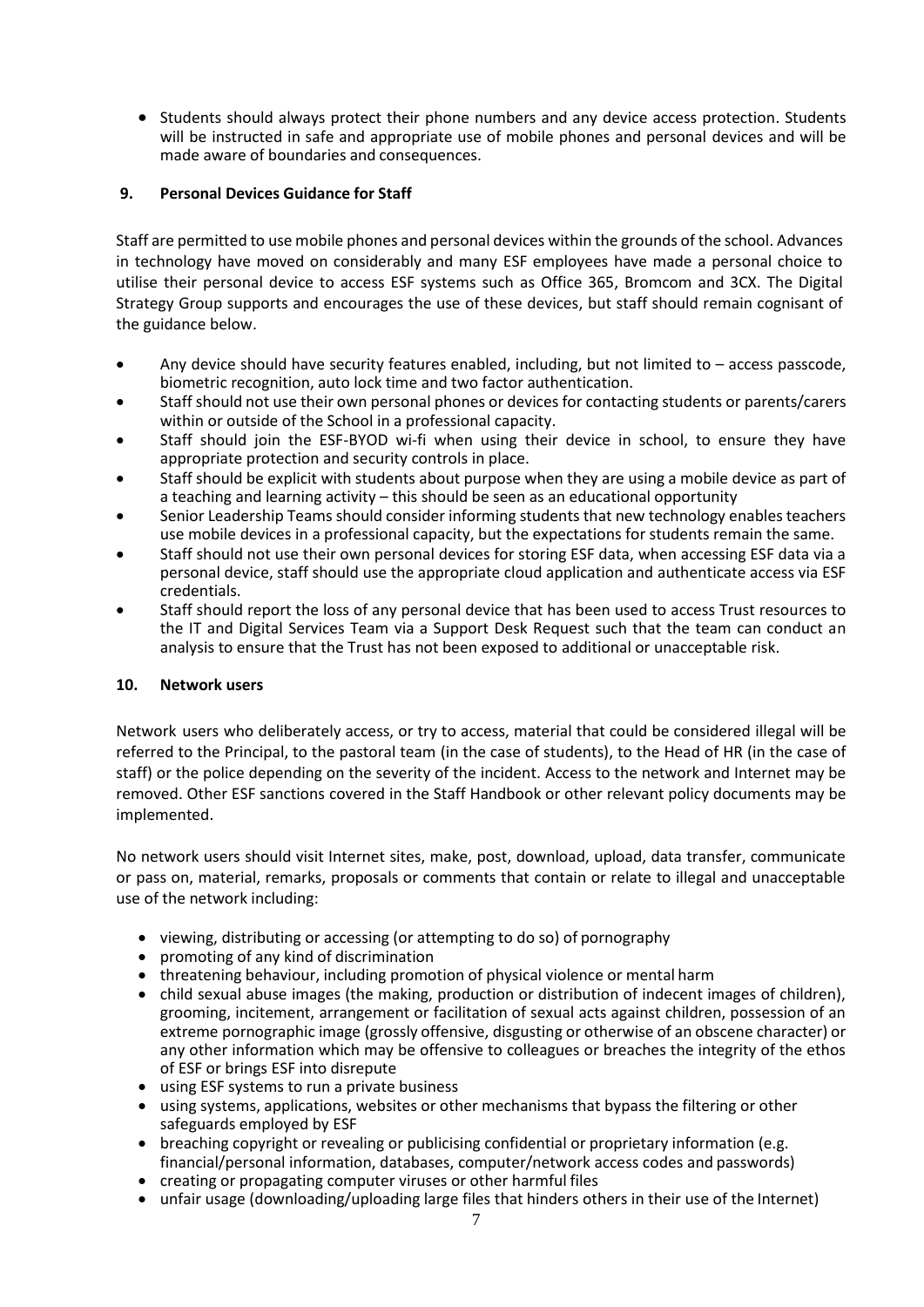- on-line gaming (non-educational)
- on-line gambling
- use of social media, messaging apps or inappropriate use of video broadcasting, eg YouTube, outside of those needed for educational purposes
- inappropriate personal use of the Internet/social media /personal email
- unauthorised downloading or uploading of files
- allowing others to access ESF network by sharing username and passwords or attempting to access or accessing ESF network, using another person's account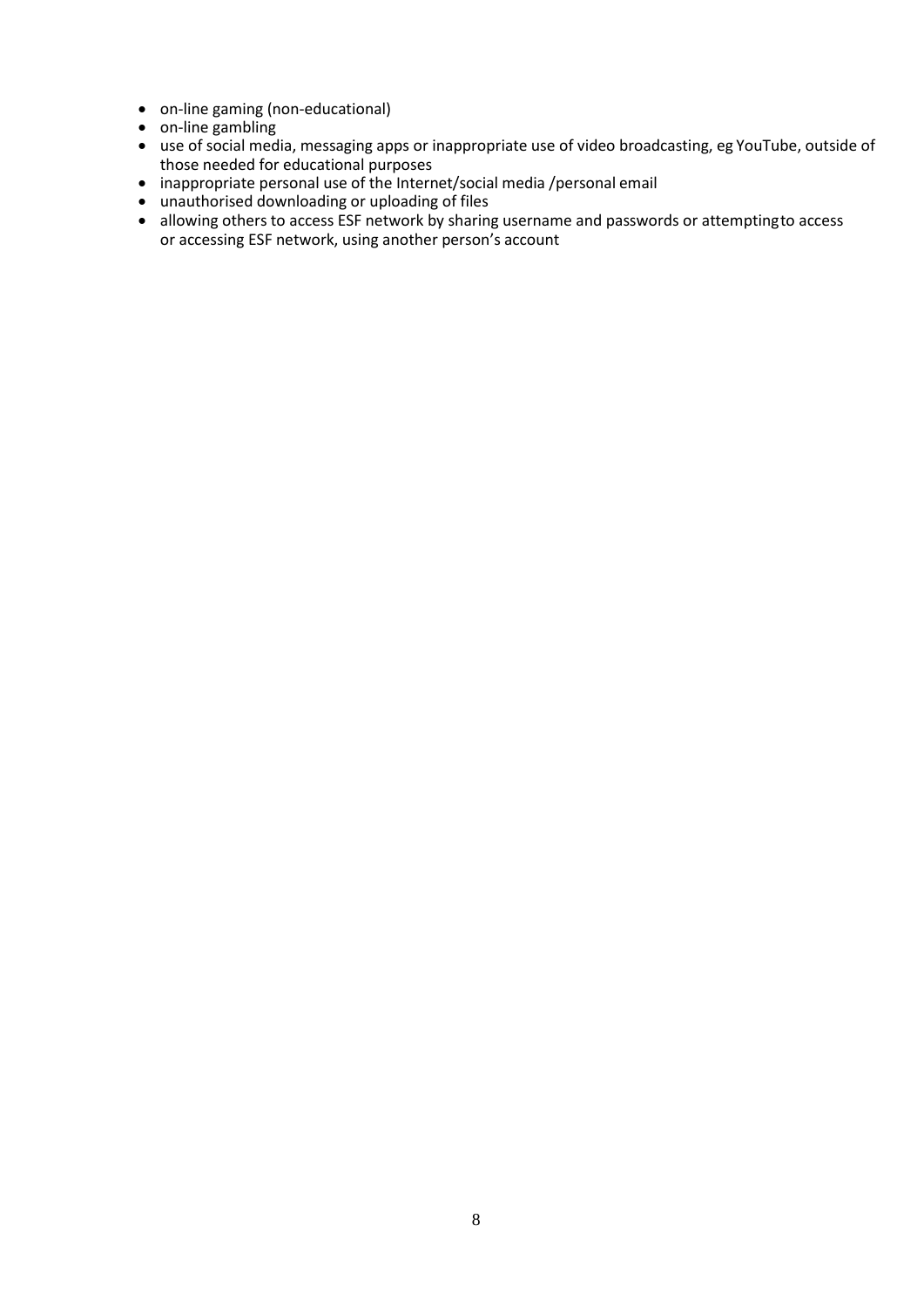- careless use of personal data, e.g. holding or transferring data in an insecure manner
- deliberate actions to breach data protection or network security rules
- corrupting or destroying the data of other users or causing deliberate damage to hardware or software
- sending an email, text or message that is regarded as offensive, harassment or of a bullying nature
- using personal email/social networking/instant messaging/text messaging to carrying out digital communications with students
- actions which could compromise the staff member's professional standing
- actions which could bring into disrepute or breach the integrity of the ethos of ESF
- using proxy sites or other means to subvert ESF's filtering system
- accidentally accessing offensive or pornographic material and failing to report the incident
- breaching licensing regulations
- continued infringements of the above, following previous warnings or sanctions

In addition to the above, unacceptable use of the network by students includes:

- unauthorised use of non-educational sites during lessons
- unauthorised use of mobile phone/digital camera/other mobile device
- unauthorised use of social media/messaging apps/personal email
- unauthorised downloading or uploading of files
- allowing others to access ESF networks by sharing username and passwords
- attempting to access or accessing the ESF network, using another student's account or the account of a member of staff
- corrupting or destroying the data of other users
- sending an email, text or message that is regarded as offensive, harassment or of a bullying nature
- continued infringements of the above, following previous warnings or sanctions
- using proxy sites or other means to subvert ESF's filtering system
- accidentally accessing offensive or pornographic material and failing to report the incident
- receipt or transmission of material that infringes the copyright of another person or infringes the Data Protection Act

#### <span id="page-8-0"></span>**11. Communication**

Many students are very familiar with the culture of mobile and Internet use. As students' perceptions of the risks may vary, e–safety expectations are explained in Computing lessons and also in the student and parent agreement form which includes a copy of school e–safety rules (these are superceded by the Trust equivalent document):

- All users are informed that network and Internet use will be monitored.
- An e–safety programme has been established across ESF to raise the awareness and importance of safe and responsible Internet use amongst students.
- All network users are bound by the ESF Acceptable use Policy.

To protect all staff and students, ESF implements Acceptable Use policies – The Student AUP can be located here (insert link) and the Staff Agreement here (insert link). Key online e-safety elements are noted below:

- Staff are made aware that Internet traffic can be monitored and traced to the individual user. Discretion and professional conduct is essential.
- Up-to-date and appropriate staff training in safe and responsible Internet use, both professionally and personally, is provided for all members of staff.
- Staff who manage filtering systems or monitor ICT use are supervised in this function by their line manager; there are clear procedures for reporting issues.
- ESF will highlight useful online tools which staff use with students in the classroom. These tools vary according to the age and ability of the students.

Our School communities attention is drawn to e–safety practice in newsletters, school prospectuses and on each schools website. A partnership approach to e-safety at home and at the school with parents is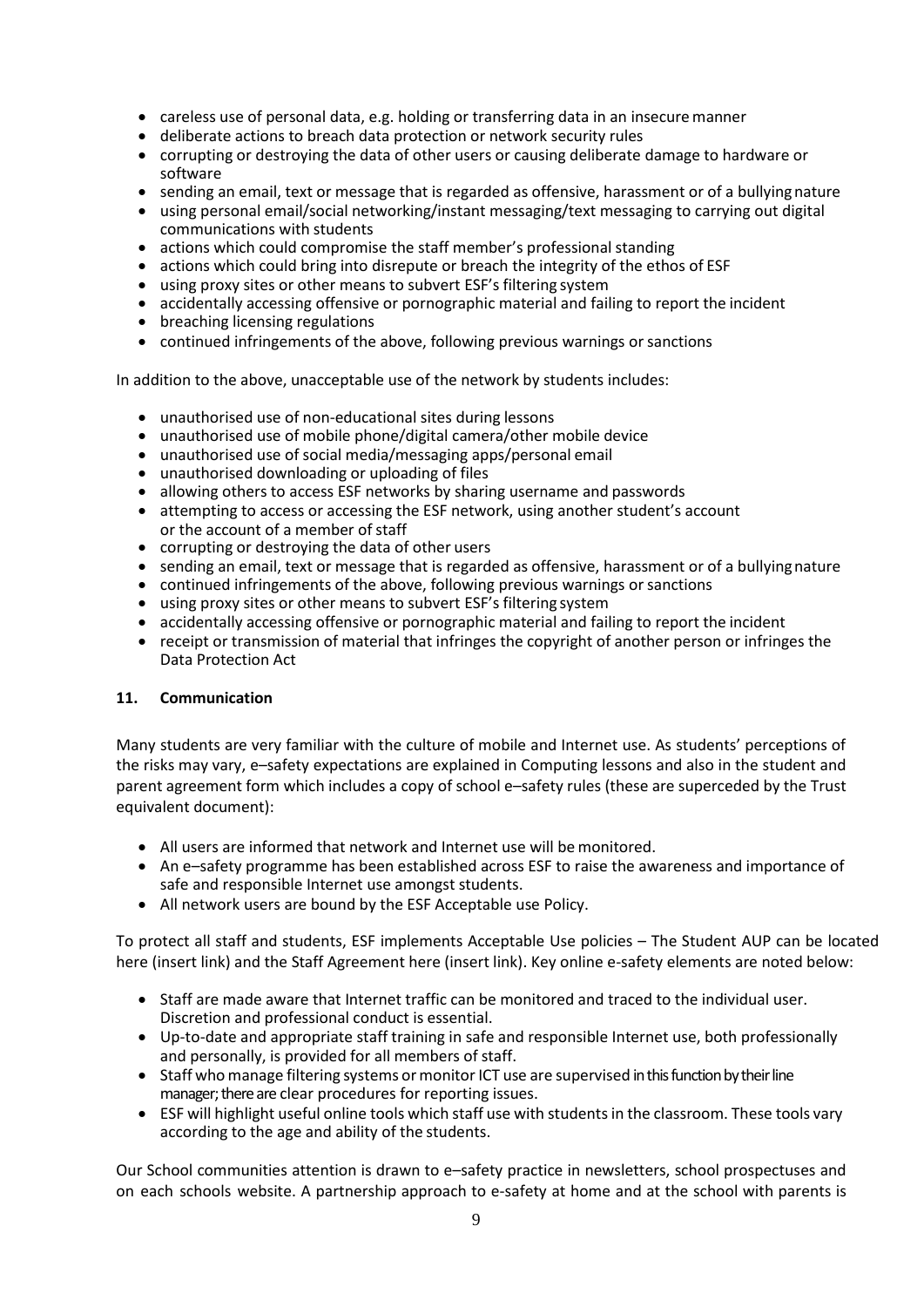encouraged. Parents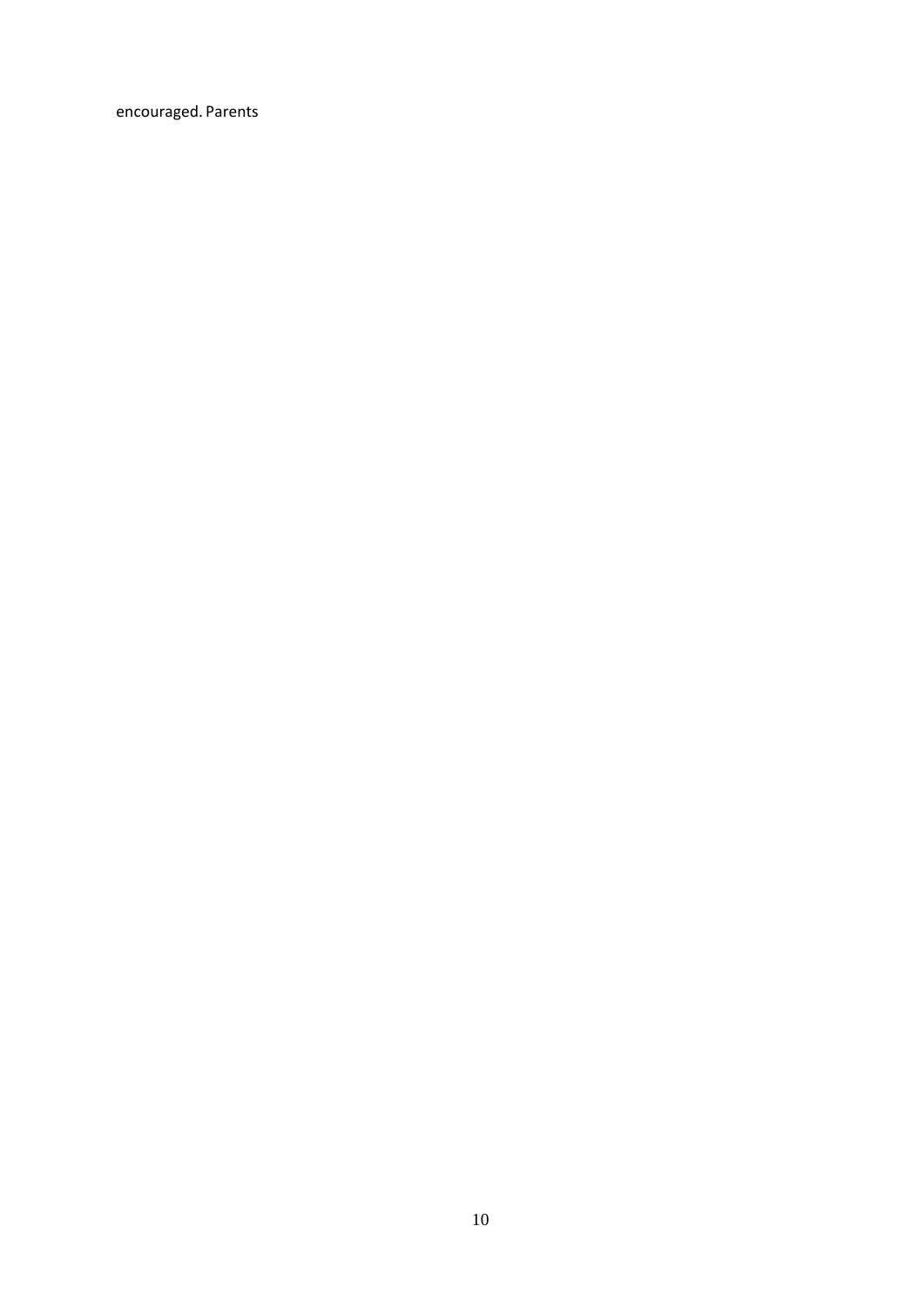are requested to sign an e–safety agreement as part of a Home School Agreement. Parents are encouraged to read ESF Acceptable Use Policy for students and discuss its implications with their children.

## <span id="page-10-0"></span>**12. Managing Information Systems**

It is important to review the security of the whole system from user to Internet. This is a major responsibility that includes not only the delivery of essential learning services but also the personal safety of staff and students.

Securing information systems access is covered by the ESF Service Level Agreement and IT and Digital Services Operational Handbook, which includes but, is not limited to:

- Use of individual accounts only.
- Timeouts.
- Password ageing.
- Password standards.
- Guest access.

Local Area Network (LAN) security issues include provision that:

- Users must act reasonably  $-$  e.g. the downloading of large files during the working day will affect the service that others receive.
- Users must take responsibility for their network use. For ESF staff, flouting electronic use policy is regarded as a reason for dismissal.
- Workstations should be secured against user mistakes and deliberate actions.
- Servers must be located securely and physical access restricted.
- The server operating system must be secured and kept up to date.
- Virus protection for the whole network must be installed and current.
- Access by wireless devices must be proactively managed and secured with a minimum of WPA2 encryption.

ESF's broadband network is protected by a cluster of high-performance firewalls at the breakout point to the Internet. Filtering uses a proxy server.

- The security of ESF information systems and users will be reviewed regularly.
- Virus protection is updated regularly.
- Personal data sent over the Internet or taken off site will be encrypted.
- Only authorised portable media is allowed to transport information.
- Unapproved software will not be allowed in work areas or attached to email.
- Files held on ESF's network will be regularly checked.
- The network manager reviews system capacity regularly.
- The use of user logins and passwords to access the ESF network will be enforced.
- Access to resources between sites is limited by the use of file/folder permissions.

#### <span id="page-10-1"></span>**13. Email**

In ESF context (as in the business world), email should not be considered private and most schools and many firms reserve the right to monitor email. It is important that staff understand they should be using a work provided email account to communicate with parents, students and other professionals for any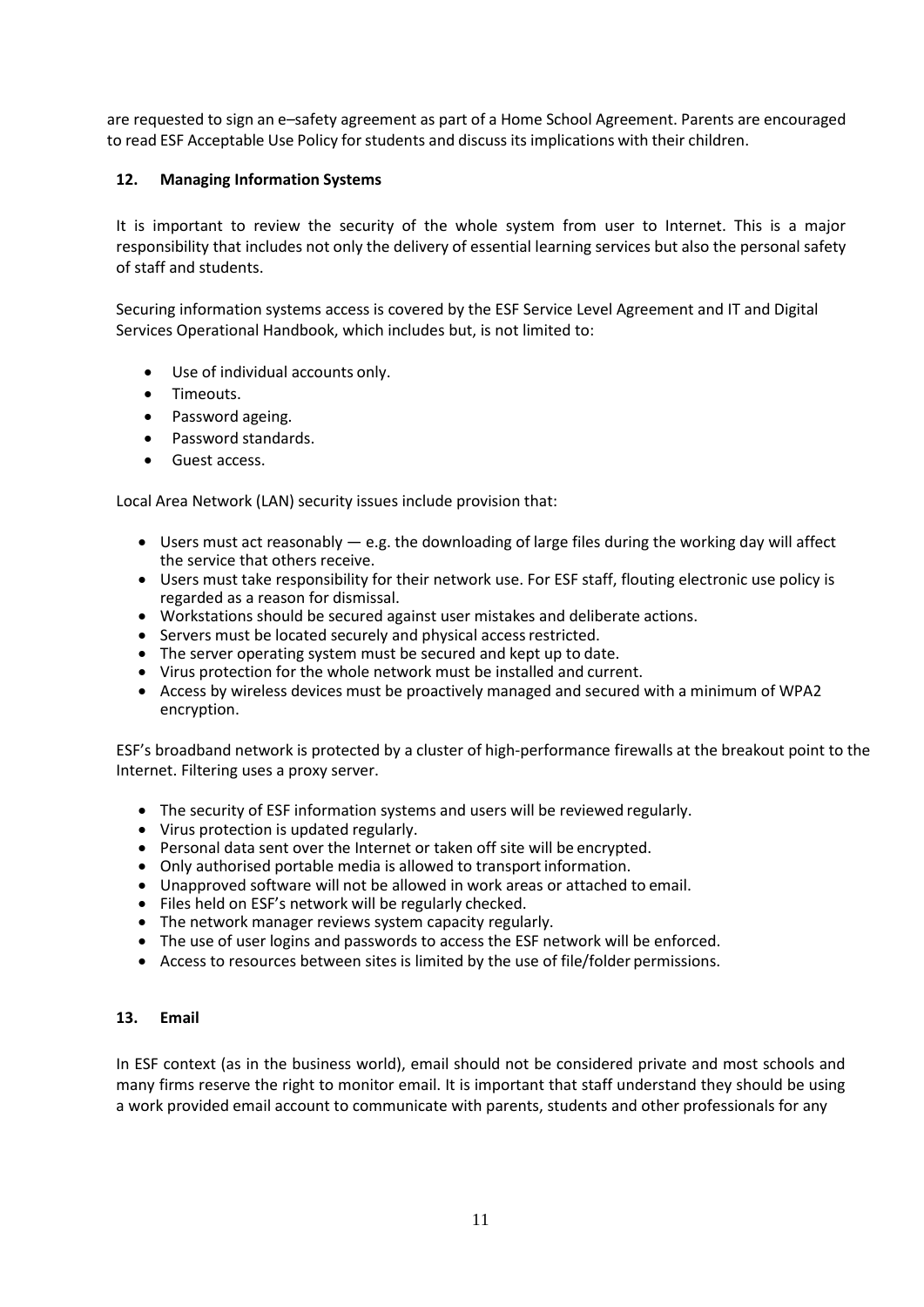official ESF business. This is important for confidentiality and security and also to safeguard members of staff from allegations.

Email accounts should not be provided which can be used to identify both a student's full name and their school.

- Students must immediately tell a designated member of staff if they receive offensive email.
- Students must not reveal personal details of themselves or others in email communication, or arrange to meet anyone without specific permission from an adult.
- Whole class or group email addresses will be used for communication outside of ESF.
- Sixth Form students must only use official ESF provided email accounts to communicate with staff, students and parents, as approved by the Senior Leadership Team.
- Emailsent to external organisations must be written carefully and authorised before sending, in the same way as a letter written on ESF headed paper would be.
- The forwarding of chain messages is not permitted.

#### <span id="page-11-0"></span>**14. Published Content**

The relevant Principal, in partnership with the Digital Strategy Group, takes overall editorial responsibility for online content only on their website. The Digital Strategy Group will ensure that content published for ESF is accurate and appropriate, whilst maintain oversite of all ESF web and social media presence.

#### <span id="page-11-1"></span>**15. Publication of Students' Images or Work**

Images and videos of a student should not be published without written consent from those able to give it. Students will be taught the reasons for caution in publishing personal information and images online:

- Images or videos that include students are selected carefully and will not provide material that could be re-used.
- Students' full names are not to be used anywhere on the website, particularly in association with photographs.
- Students work can only be published with their permission or the parents.

Written consent is kept by ESF where students' images are used for publicity purposes, until the image is no longer in use**.**

#### <span id="page-11-2"></span>**16. Filtering**

Levels of Internet access and supervision will vary according to the student's age and experience. Access profiles must be appropriate for all members of the ESF community. Teachers might need to research areas including drugs, medical conditions, bullying, racism or harassment. In such cases, legitimate use should be recognised and restrictions removed temporarily.

Access controls fall into several overlapping types (commonly described as filtering):

- Blocking strategies prevent access to a list of unsuitable sites. Maintenance of the blocking list is a major task as new sites appear every day.
- A walled garden or "allow list" restricts access to a list of approved sites. Such lists inevitably limit students' access to a narrow range of content.
- Dynamic content filtering examines web page content or email for unsuitable words.
- Keyword lists filter search engine searches and URLs for inappropriate results and web addresses.
- URL monitoring records the Internet sites visited by individual users. Reports can be produced to investigate student access.